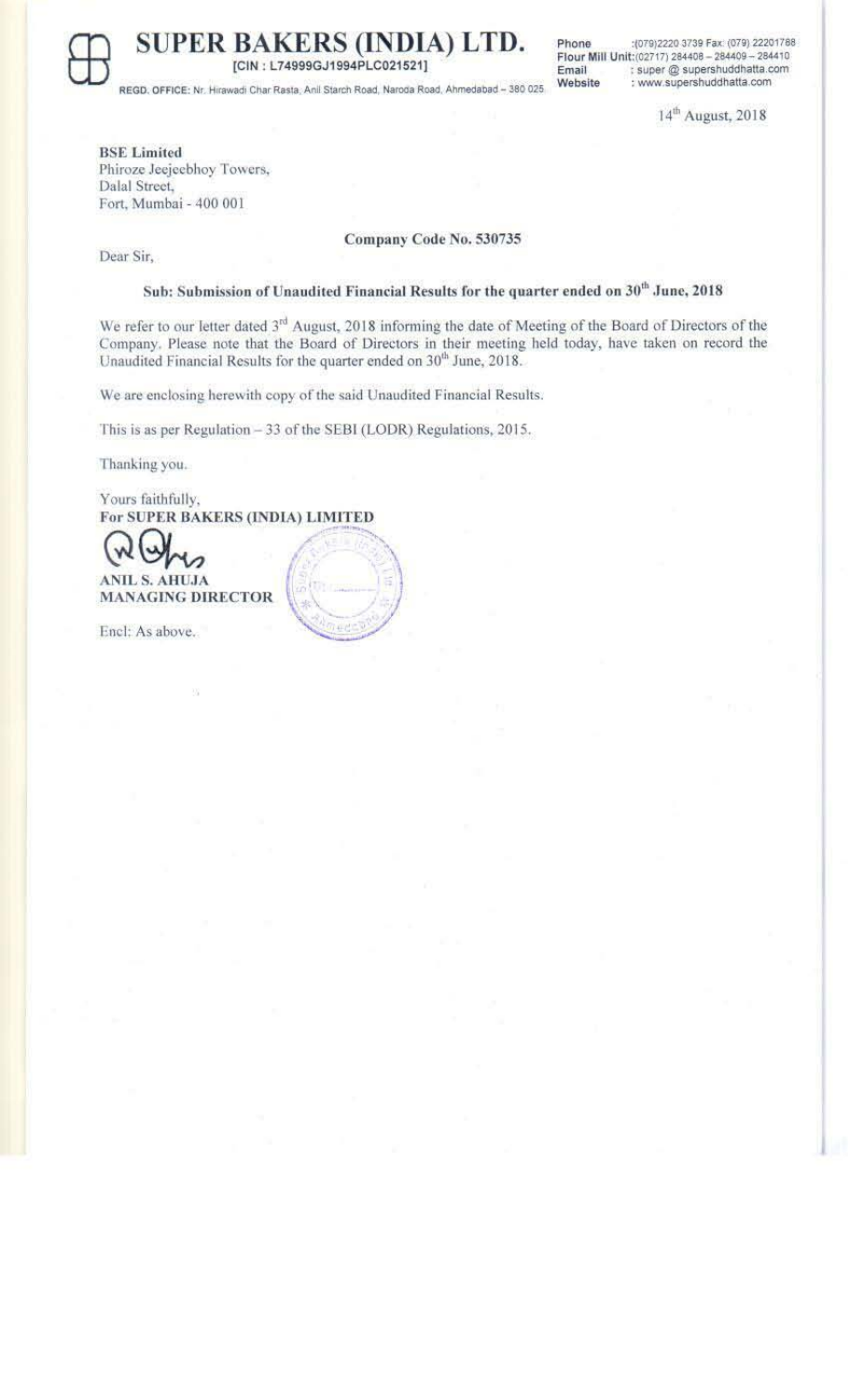

# SUPER BAKERS (INDIA) LTD.

Phone :(079)2220 3739 Fax (079) 22201788<br>Flour Mill Unit:(02717) 284408 - 284409 - 284410<br>Email : super @ supershuddhatta.com<br>Website : www.supershuddhatta.com

REGD. OFFICE: Nr. Hirawadi Char Rasta, Anil Starch Road, Naroda Road, Ahmedabad - 380 025.

## STATEMENT OF STANDALONE UNAUDITED RESULTS FOR THE QUARTER ENDED ON  $30^{\mathrm{TH}}$  JUNE, 2018

|                     |                                                                                         |                          |                                   |                | $(Rs.$ in Lakh $)$     |  |
|---------------------|-----------------------------------------------------------------------------------------|--------------------------|-----------------------------------|----------------|------------------------|--|
| <b>Particulars</b>  |                                                                                         | 3 months ended on        |                                   |                | <b>Previous Year</b>   |  |
|                     |                                                                                         | 30-06-2018               | 31-03-2018                        | 30-06-2017     | ended on<br>31-03-2018 |  |
| (Refer Notes Below) |                                                                                         | (Unaudited)              | (Audited)                         | (Unaudited)    | (Audited)              |  |
| 1                   | <b>Revenue from operations</b>                                                          |                          | $\sim$                            |                |                        |  |
| $\overline{2}$      | Other income                                                                            | 13.98                    | 16.74                             | 18.00          | 65.40                  |  |
| 3                   | Total Income (1+2)                                                                      | 13.98                    | 16.74                             | 18.00          | 65.40                  |  |
| $\overline{4}$      | <b>Expenses</b>                                                                         |                          |                                   |                |                        |  |
|                     | a. Cost of Materials consumed                                                           | ۰                        | $\overline{\phantom{a}}$          | ۰              |                        |  |
|                     | b. Purchases of stock-in-trade                                                          | ٠                        | ۰                                 |                |                        |  |
|                     | c. Changes in inventories of finished<br>goods, work-in-progress and stock-<br>in-trade | ×                        | ×.                                |                |                        |  |
|                     | d. Employee benefits expense                                                            | 0.78                     | 0.73                              | 0.74           | 2.92                   |  |
|                     | e. Finance costs                                                                        | a,                       | ÷                                 | 0.12           | 0.16                   |  |
|                     | f. Depreciation & amortisation expense                                                  | 1.67                     | 2.16                              | 3.43           | 13.57                  |  |
|                     | g. Other expenses                                                                       | 6.03                     | 9.45                              | 10.51          | 29.07                  |  |
|                     | <b>Total Expenses</b>                                                                   | 8.48                     | 12.34                             | 14.80          | 45.72                  |  |
| 5.                  | Profit / (Loss) before exceptional items<br>and tax $(3-4)$                             | 5.50                     | 4.40                              | 3.20           | 19.68                  |  |
| 6                   | Exceptional items                                                                       | ÷.                       | (0.18)                            | 읧              | (0.18)                 |  |
| $\overline{7}$      | Profit / (Loss) before tax (5-6)                                                        | 5.50                     | 4.58                              | 3.20           | 19.86                  |  |
| 8                   | Tax expense:                                                                            |                          |                                   |                |                        |  |
|                     | Current tax                                                                             | u.                       | 6.90                              | e.             | 6.90                   |  |
|                     | Deferred tax                                                                            |                          | (1.18)                            |                | (3.10)                 |  |
| 9                   | Profit (Loss) for the period from<br>continuing operations (7-8)                        | 5.50                     | (1.14)                            | 3.20           | 16.06                  |  |
| 10                  | Profit/(loss)<br>discontinuing<br>from<br>operations before Tax                         | $\overline{\phantom{a}}$ | $\left\vert \psi\right\vert \leq$ | $\omega$       | ×,                     |  |
| 11                  | Tax expense of discontinuing operations                                                 | ÷                        | $\sim$                            | $\overline{a}$ | ÷                      |  |
| 12                  | Profit/(loss)<br>from<br>Discontinuing<br>operations (after tax) (10-11)                |                          | $\sim$                            |                | $\sim$                 |  |
| 13                  | Profit / (Loss) for the period $(9+12)$                                                 | 5.50                     | (1.14)                            | 3.20           | 16.06                  |  |
|                     |                                                                                         |                          |                                   |                |                        |  |

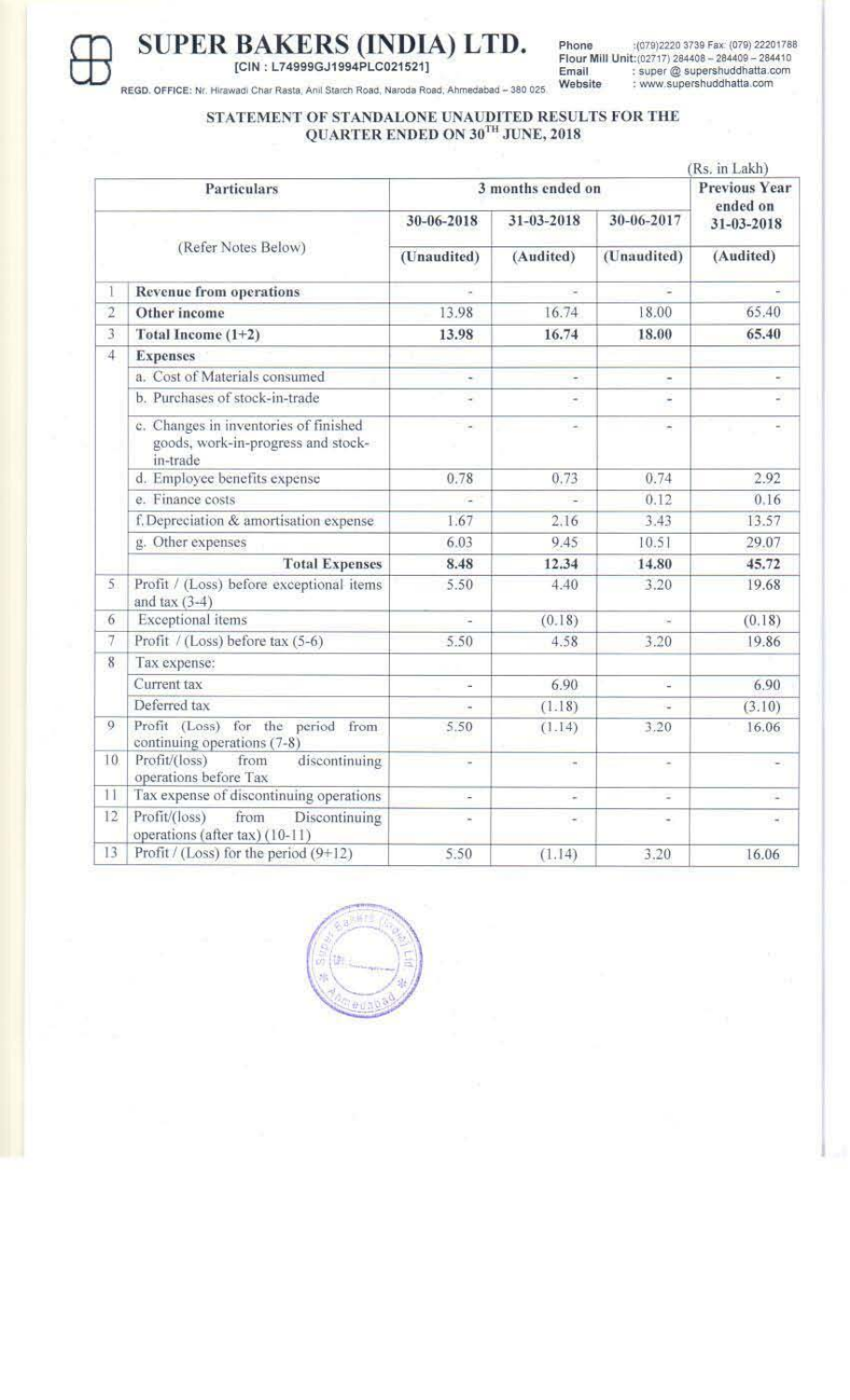

## SUPER BAKERS (INDIA) LTD. [CIN: L74999GJ1994PLC021521]

:(079)2220 3739 Fax: (079) 22201788 Phone Flour Mill Unit: (02717) 284408 - 284409 - 284410 : super @ supershuddhatta.com Email : www.supershuddhatta.com Website

REGD, OFFICE: Nr. Hirawadi Char Rasta, Anil Starch Road, Naroda Road, Ahmedabad - 380 025

|             |                                                                                               |                   |                     |                     | Rs. in Lakh)                                   |
|-------------|-----------------------------------------------------------------------------------------------|-------------------|---------------------|---------------------|------------------------------------------------|
| Particulars |                                                                                               | 3 months ended on |                     |                     | <b>Previous Year</b><br>ended on<br>31-03-2018 |
|             |                                                                                               | 30-06-2018        | 31-03-2018          | 30-06-2017          |                                                |
|             |                                                                                               | (Unaudited)       | (Audited)           | (Unaudited)         | (Audited)                                      |
| 14          | Other Comprehensive Income                                                                    |                   |                     |                     |                                                |
|             | Items that will not be<br>reclassified<br>subsequently to profit or loss                      |                   | $\scriptstyle\rm m$ | $\scriptstyle\star$ |                                                |
|             | that<br>will<br>reclassified<br>bе<br>liems<br>subsequently to profit or loss                 | w.                | $\sim$              | Ŧ.                  | $\alpha$                                       |
|             | Other Comprehensive Income, net of<br>tax                                                     | $\equiv$          | $\sim$              | $\sim$              | $\sim$                                         |
| 15          | Total Comprehensive Income for the<br>period (13+14)                                          | 5.50              | (1.14)              | 3.20                | 16.06                                          |
| 16          | Paid-up equity shares capital<br>(Face Value per share Rs. 10/-)                              | 302.16            | 302.16              | 302.16              | 302.16                                         |
| 17          | Reserves excluding Revaluation Reserves                                                       |                   |                     |                     | 7.81                                           |
| 18          | Earnings Per Share of Rs. 10/- each<br>(for continuing operations)                            |                   |                     |                     |                                                |
|             | Basic                                                                                         | 0.18              | $\sim$              | 0.11                | 0.53                                           |
|             | Diluted                                                                                       | 0.18              | $\sim$              | 0.11                | 0.53                                           |
| 19          | Earnings Per Share of Rs. 10/- each<br>(for discontinued operations)                          |                   |                     |                     |                                                |
|             | Basic                                                                                         | ×                 | $\sim$              | ۰                   | $\alpha$                                       |
|             | Diluted                                                                                       | ÷                 | $\sim$              | $\sim$              | ٠                                              |
| 20          | Earnings Per Share of Rs. 10/- each<br>discontinued<br>(for<br>表<br>continuing<br>operations) |                   |                     |                     |                                                |
|             | Basic                                                                                         | 0.18              | $\sim$              | 0.11                | 0.53                                           |
|             | Diluted                                                                                       | 0.18              | ۰                   | 0.11                | 0.53                                           |

#### Notes:

The above standalone financial results were reviewed by the Audit Committee and approved by the Board of Directors in their respective meeting held on 14th August, 2018. ö The Company operates in a single segment. As per Ind AS 108 on segment reporting issued by the ICAI, the same is considered to constitute as single primary segment. Accordingly, the disclosure requirements of Ind AS 108 are not applicable. The Company has suspended its operations of Wheat Grinding w.e.f. 01-02-2015 ž The Company does not have any subsidiary / associate. Provision for taxation/deferred taxation, if any, will be made at the year end 5  $\overline{6}$ The financial results of the company have been prepared in accordance with Indian Accounting Standards prescribed under section 133 of the companies Act, 2013 read with relevant rules there under and in terms with regulation 33 of SEBI (Listing Obligation and Disclosures Requirements) regulations 2015 and SEBI circular dated 5th July 2016.<br>The statutory Auditors of the company have carried out a "Limited Review" of the above result as per Regulation 33 of the SEBI<br>(Listing Obli year has not been subject to review. However the company's management has exercised necessary due diligence to ensure that such financial results provide true and fair view. 8 The Government of India introduced the Goods and Service Tax (GST) with effect from July 01, 2017 which replaced excise duty and various other indirect taxes, as per IND AS 115, Revenue from operation for the Quarter ended June 30, 2018 is reported net of GST. Revenue From operations or periods upto June 30, 2017 are reported inclusive of excise duty which is now subsumed in GST.  $\overline{Q}$ Earnings per share for the quarter and year ended has been calculated as per weighted average formula and diluted Earnings per share has been calculated considering proposed issue of equity shares on account of conversion of convertible securities if any. Previous period figures have been reclassified / regrouped wherever considered necessary to confirm to the current period figures.  $10$ For SUPER BAKERS (INDIA) LIMITED

Date: 14<sup>th</sup> August, 2018 Place: Ahmedabad



**ANIL S. AHUJA MANAGING DIRECTOR**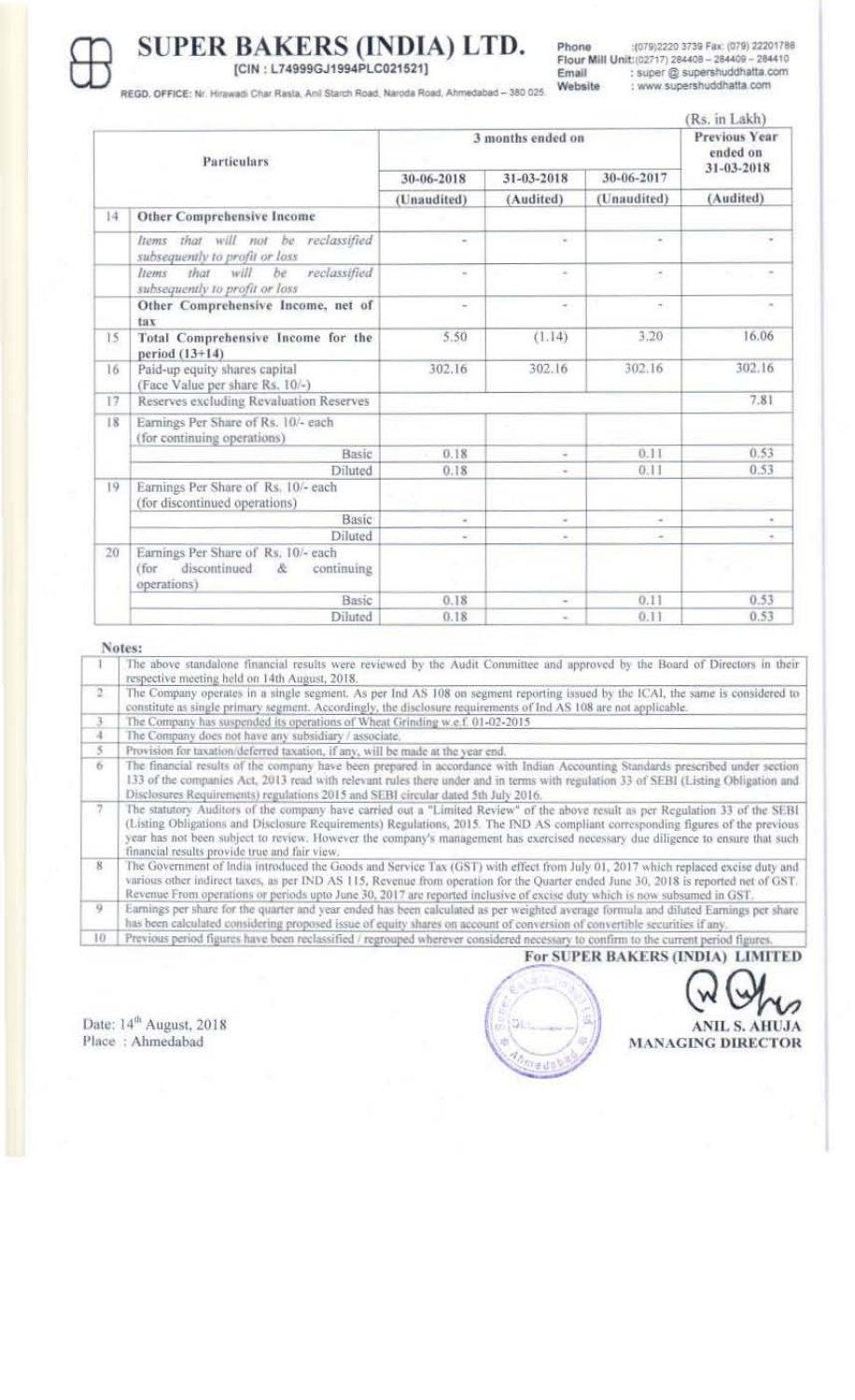

**SUPER BAKERS (INDIA) LTD.** [CIN: L74999GJ1994PLC021521]

Phone :(079)2220 3739 Fax: (079) 22201788 Flour Mill Unit:(02717) 284408 - 284409 - 284410<br>Email : super @ supershuddhatta.com<br>Website : www.supershuddhatta.com

14<sup>th</sup> August, 2018

REGO. OFFICE: Nr. Hirawa di Char Rasta, Anii Starch Road, Naroda Road, Ahmedabad - 380 025

**BSE** Limited Phiroze Jeejeebhoy Towers, Dalal Street, Fort, Mumbai - 400 001

Company Code No. 530735

Dear Sir,

Sub: Submission of Limited Review Report for Financial Results for the quarter ended on 30<sup>th</sup> June, 2018

We refer to our letter dated 14<sup>th</sup> August, 2018 enclosing Unaudited Financial Results for the quarter ended on 30<sup>th</sup> June, 2018.

We are now enclosing herewith Limited Review Report dated 14<sup>th</sup> August, 2018 for Unaudited Financial Results for the quarter ended on 30<sup>th</sup> June, 2018.

This is as per Regulation - 33 of the SEBI (LODR) Regulations, 2015.

Thanking you,

Yours faithfully, For SUPER BAKERS (INDIA) LIMITED



Encl: As above.